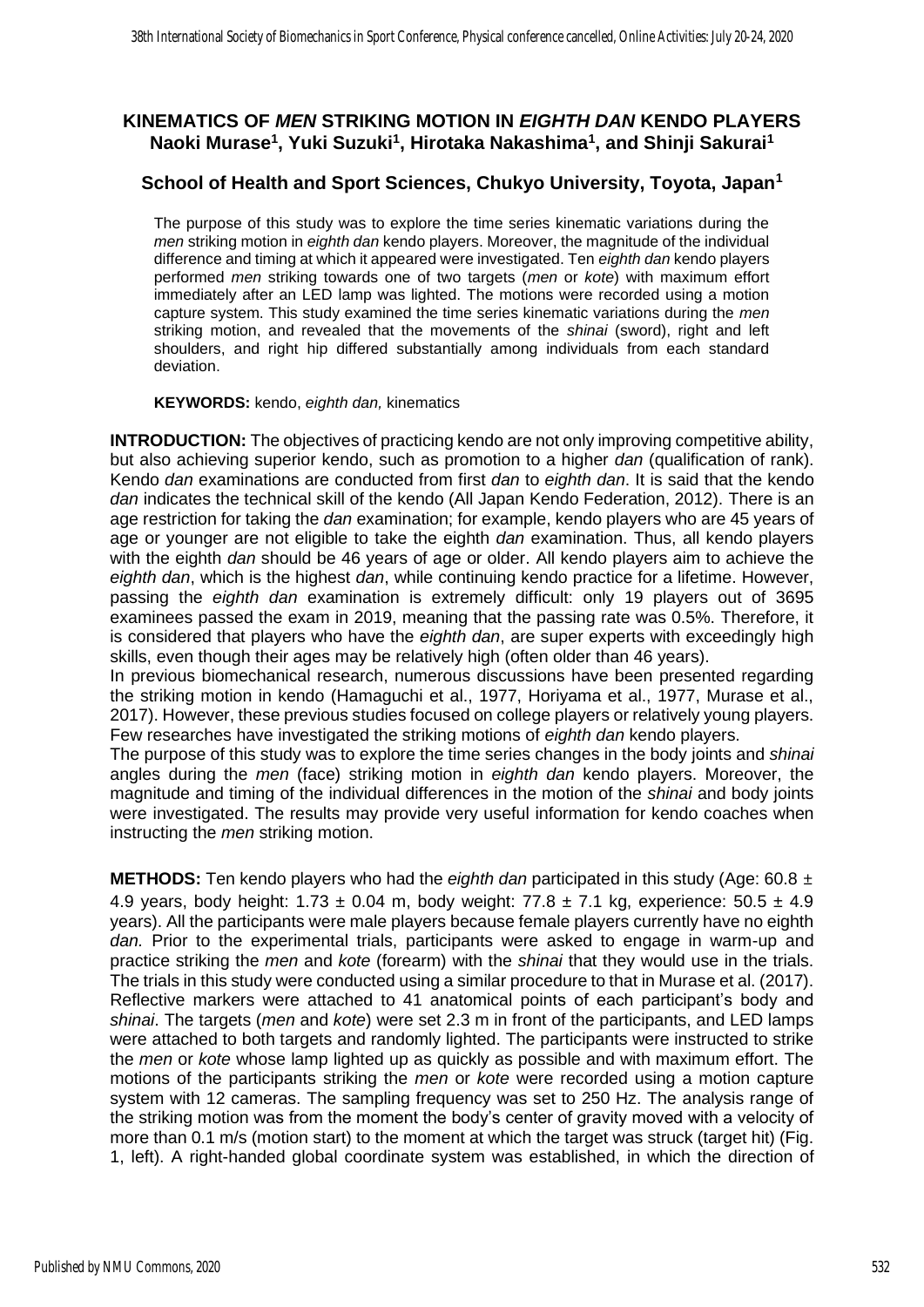forward movement in relation to the strike target was defined as the Y-axis, the lateral direction was defined as the X-axis, and the vertical direction was defined as the Z-axis.

A rigid link segment model of the entire body was constructed using 14 body parts (head, trunk, left and right upper arms, forearms, hands, thighs, lower legs, and feet) (Fig. 1, left). The location of the body's center of gravity in the YZ plane was obtained using the body segment parameters of Ae et al. (1996).

The upper body, shoulder, elbow, wrist, hip, knee, ankle, and *shinai* angles were calculated according to the same methods as those of Murase et al. (2017), as illustrated Fig. 1 (right, θ1 to θ14).

In this study, we only focused on the *men* striking motions. These kinematic data were normalized using the time from the motion start (0%) to target hit (100%). The average and standard deviation (SD) values were obtained for each 1% of time for the angles of the *shinai* and body joints. The changes in the average value of each angle were considered to represent the standard motion of the *men* striking of *eighth dan* kendo experts, while the SD values represented the variations among them.



Fig. 1 Experiment setup, definitions of global coordinates system and range of analysis (left). and definition of the joint and *shinai* angles (right).

**RESULTS:** Figure 2 illustrates the time series changes in the average angles of the joints and *shinai* with ±1 SD variations of the 10 *eighth dan* kendo players during the *men* striking motion in normalized time. Regarding the extreme upper angles, the SD values of the left and right shoulder angles were substantially larger than those of the other joint angles from the normalized time of 50% to 95%. For the extreme lower angles, the SD of the right hip angle was substantially larger than those of the other joint angles from the motion start to *men* striking. The SD values of the other joints angles were relatively small compared to the left and right shoulder and right hip angles from the motion start to *men* striking. The SD of the *shinai* angle tended to be small from the normalized time of 0% to approximately 50%, drastically increased until approximately 80%, and then decreased until *men* striking.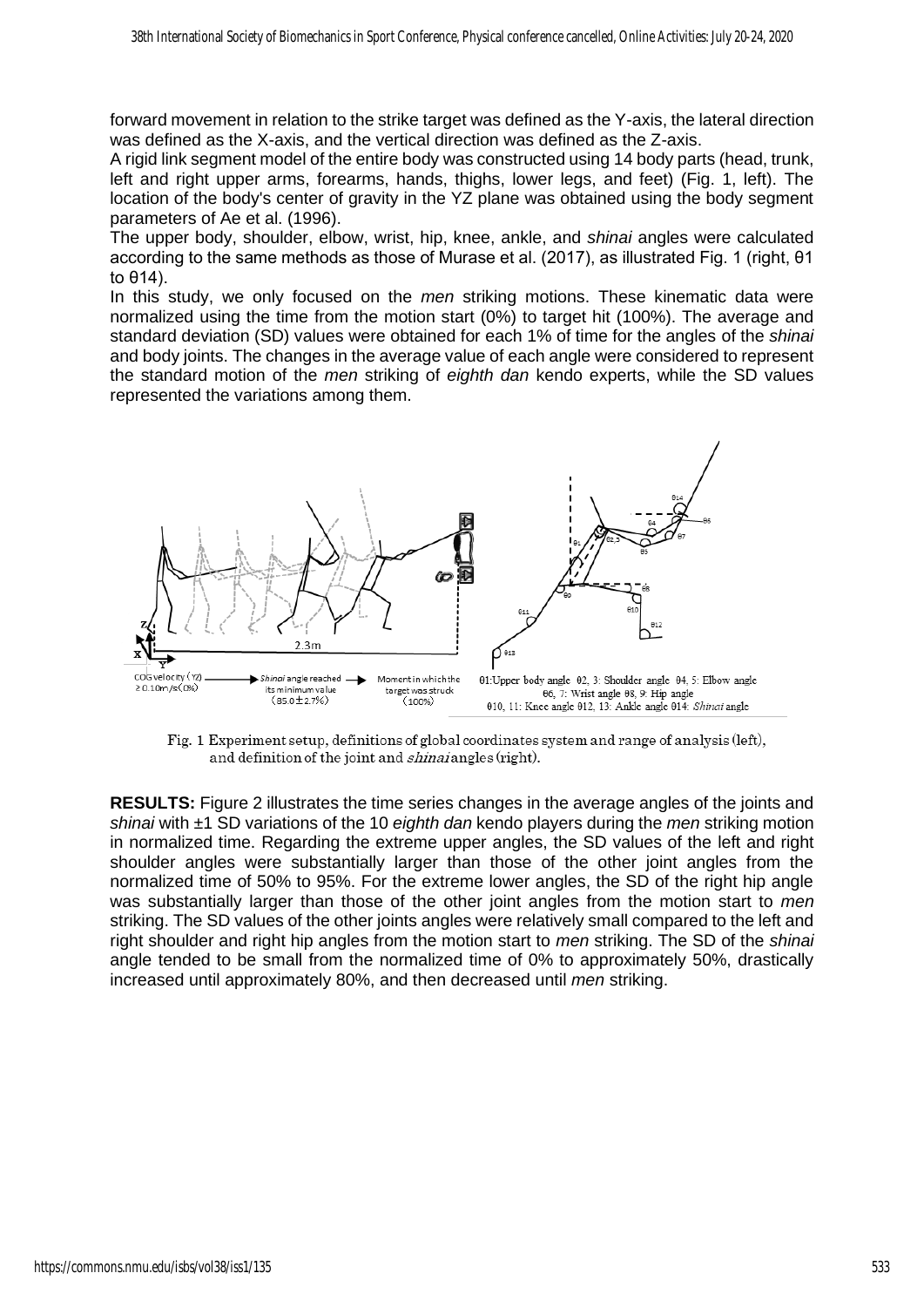

Fig. 2 Time normalized and averaged patterns of joint and *shinai* angles in 2<sup>-</sup>D plane in men strike motion.

**DISCUSSION:** The variation in the inter-individual movements could be expressed by the magnitude of the SDs. Ae and Kobayashi (2011) stated that the joints or phases for which the magnitude of the SDs is small are important, because this means that their motions are similar to one another among the groups. However, the joints and phases for which the magnitude of the SDs is large are not essentially important because this means that their motions are diverse with certain individual differences. This study explored the time series variations in the average joint and *shinai* angles during the *men* striking motion in 10 *eighth dan* kendo players.

The movements of the joints for which that the magnitude of the SD was small, namely the angles of the upper body, left and right elbows, left and right wrists, left hip, left and right knees, and left and right ankle, were common in the *eighth dan* kendo players, and are therefore considered as very important.

Few studies have reported on the time series variations of the average body joints and *shinai* angles during the *men* striking motion of *eighth dan* kendo players. Therefore, the results of this study may provide very useful information for kendo coaches to instruct *men* striking motions. It will be important to compare the striking motion between eighth dan players and other. We hope that all kendo players who want to be skillful will utilize the results of this study. In our future studies, we will reveal the characteristics of the motion in lower *dan* kendo players